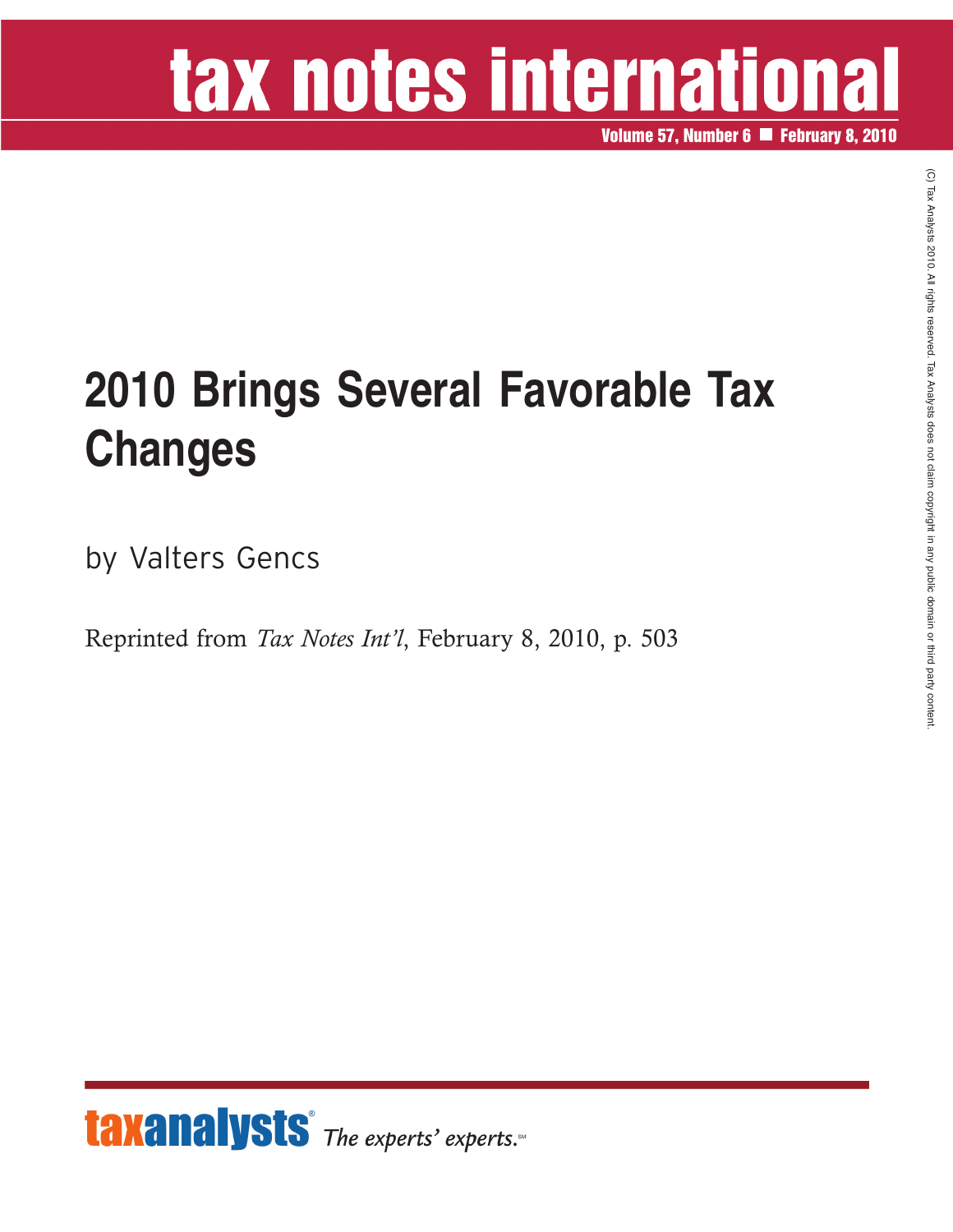## COUNTRY DIGEST

#### **2010 Brings Several Favorable Tax Changes**

In 2009, Lithuania and other Baltic countries faced a difficult challenge combating financial instability. Lithuania increased most taxes to offset economic losses and bolster public finances in 2008-2009. However, 2010 has started with ease, as the tax burden has decreased. As a result, Lithuania remains attractive to foreign investors because of favorable tax planning opportunities.

Notably, the corporate income tax has dropped to 15 percent (from 20 percent). Moreover, small businesses that employ 10 or fewer employees and have annual income of LTL 500,000 or less are eligible for a special 5 percent corporate income tax rate (previously 13 percent).

Also, a new law prohibits the transfer of losses from 2009 and earlier between a Lithuanian resident parent company and its domestic subsidiaries.

Other 2010 tax developments are outlined below.

#### **Complex Real Estate Agreements**

Tax authorities, alerted to a series of complex financial transactions between related parties, have concluded that the transactions did not have a legitimate business purpose and were undertaken solely to decrease the main party's tax liability.

An individual acting on behalf of a Swiss company entered into a variety of agreements in which the same property was sold numerous times in order to artificially increase its value for tax purposes. The individual did not pay taxes on the sale or declare the income it received from a company in Lithuania.

The individual was assessed tax in the amount of LTL 1 million.

#### **VAT**

Starting this year, taxpayers may apply for a refund of VAT paid in other EU member states by filing an electronic form with local tax authorities in Lithuania.

The local tax authorities will forward the application to the tax administrator in the applicable EU member state.

Lithuania's VAT rate increased to 19 percent from 18 percent in January 2009 and to 21 percent from 19 percent on September 1, 2009.

During a transitional period that runs through December 2010, the 19 percent tax rate will apply for cigarettes and manufactured tobacco if the excise duty stickers for those products were ordered before September 1, 2009.

In July 2009 President Dalia Grybauskaite signed a law introducing a reduced VAT rate of 9 percent for the heating of residential premises and water. The reduced rate will be in force through August 31, 2010.

#### **Corporate Income Tax**

In addition to the tax breaks for corporations and small businesses, the withholding tax on interest will be revoked if the interest is paid to legal entities registered or organized within the European Economic Area. The same rule applies for countries with which Lithuania has signed an income tax treaty.

As of 2010, a corporate tax exemption is available for budget-financed institutions; Lithuanian banks; state and municipal institutions, agencies, and organizations; state company deposit and investment insurance programs; and European Economic Interest Groupings.

#### **Investment Projects**

Until 2013, companies can take part in investment projects that offer attractive tax benefits. Companies can invest 50 percent of their profit into long-term assets used in the production of new products or services, to increase capacity, or to implement new processes and technologies, and the reinvested profit will not be included in the companies' taxable income. Investment in the replacement of production assets with similar new assets will not, however, be deemed a taxbeneficial investment project.